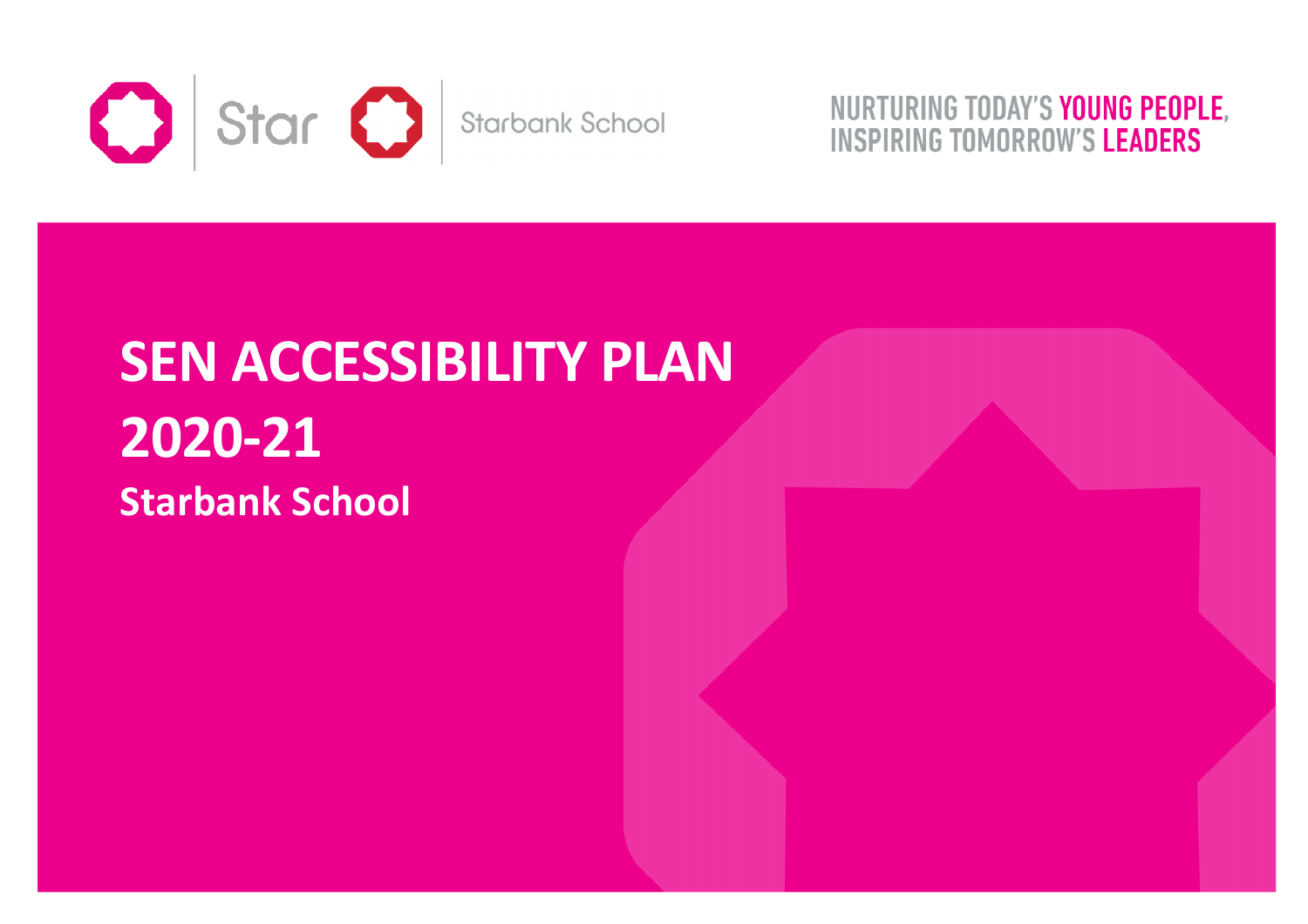## **SEN Accessibility Plan**

| <b>Action</b>                                                          | <b>Lead Responsible</b> | <b>Identified Budget and</b><br>any other resources | <b>Target Date</b>      | <b>Success Criteria</b>                                            |
|------------------------------------------------------------------------|-------------------------|-----------------------------------------------------|-------------------------|--------------------------------------------------------------------|
| To improve access for children and young<br>people with SEND           | <b>ICT Team</b>         | <b>Time</b>                                         | <b>Sept 2019</b>        | Data                                                               |
| To explore the how ICT can be used to                                  | <b>SENCOS</b>           | <b>Funding</b>                                      |                         | <b>Accessibility to ICT</b><br><b>Pupil feedback</b>               |
| support learners with SEN. E.G. Clicker 7,                             |                         |                                                     |                         | <b>Teacher feedback</b>                                            |
| availability of ICT equipment                                          | <b>Site Leads</b>       |                                                     |                         |                                                                    |
|                                                                        |                         |                                                     |                         |                                                                    |
| To ensure new staff inductions include an                              | <b>Site leads</b>       | <b>Training</b>                                     | <b>Sept 2019</b>        | Staff feedback, knowledge and                                      |
| SEN awareness section.                                                 |                         |                                                     |                         | confidence                                                         |
|                                                                        | <b>SENCOS</b>           |                                                     |                         |                                                                    |
| To explore improvements to signage at                                  | <b>Secondary SENCO</b>  | <b>Funding</b>                                      | <b>Jan 2020</b>         | Signage that supports all                                          |
| the secondary site.                                                    |                         | <b>Time</b>                                         |                         | learners accessing all facilities.                                 |
| To audit resources used to support access<br>across all areas of need. | <b>SENCOS</b>           | <b>Time</b>                                         | <b>Jul 2020</b>         | <b>Resources are equally</b><br>accessible to all individual sites |
| To ensure that there is adequate provision                             | <b>SENCOs</b>           | <b>Time</b>                                         | Ongoing                 | All children access lunch time                                     |
| at lunch time to include all pupils.                                   |                         |                                                     |                         |                                                                    |
|                                                                        | <b>Site Leads</b>       | <b>Training</b>                                     |                         |                                                                    |
| To explore and improve engagement of                                   | <b>SENCOS</b>           | <b>Time</b>                                         | <b>Sept 2019</b>        | Attendance at extra-curricular                                     |
| SEN learners with extra-curricular                                     |                         |                                                     |                         | activities                                                         |
| activities.                                                            |                         | <b>Funding</b>                                      |                         |                                                                    |
| To audit staff knowledge around a range                                | <b>SENCOS</b>           | <b>Time</b>                                         | <b>Annually In Sept</b> | <b>SENCOs are aware of staff</b>                                   |
| of needs annually.                                                     |                         |                                                     |                         | knowledge gaps and strengths                                       |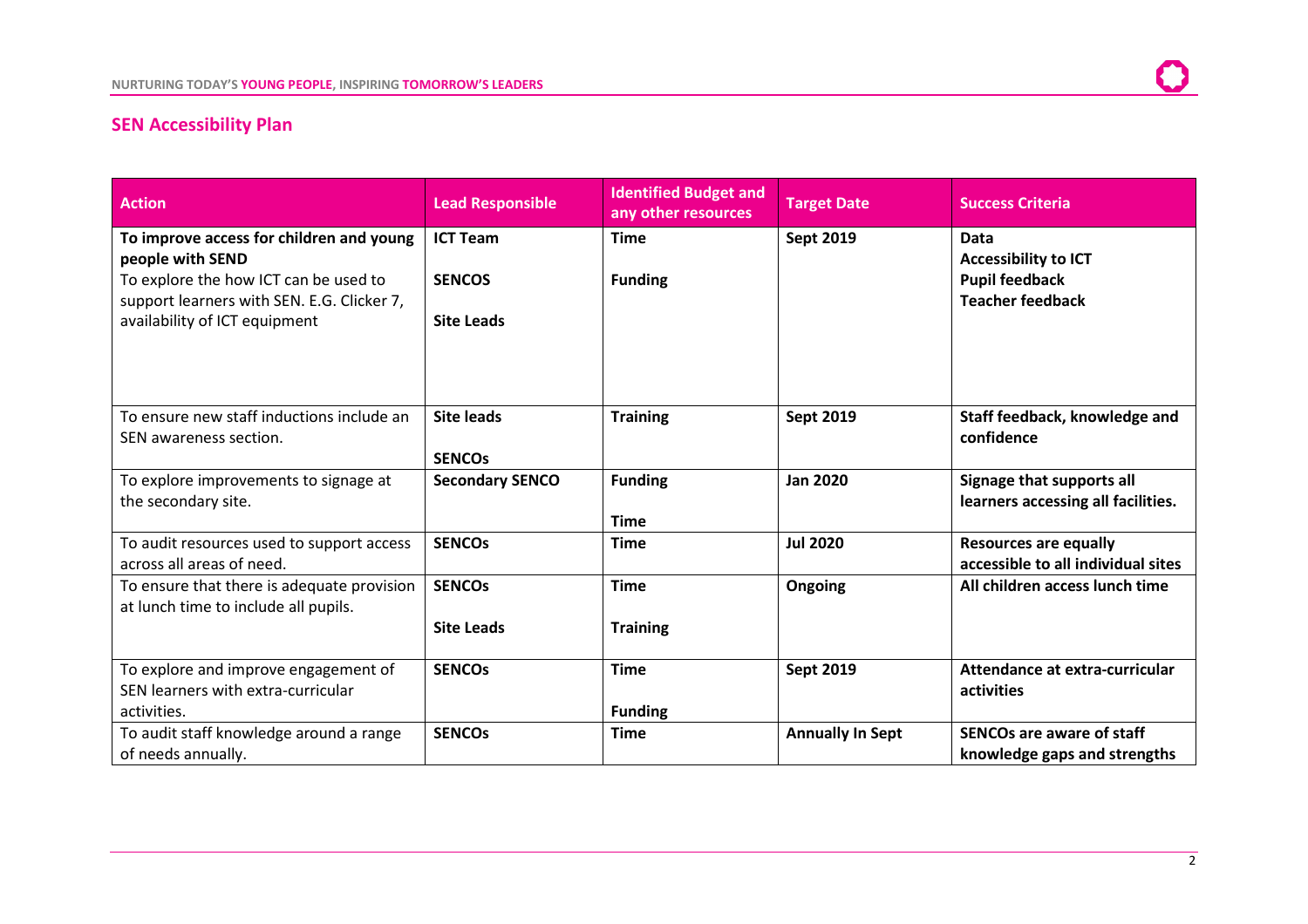## **NURTURING TODAY'S YOUNG PEOPLE, INSPIRING TOMORROW'S LEADERS**

| To improve access for children and young<br>people with Communication and<br><b>Interaction needs</b><br>Develop the role of ASC specialists across<br>the school.                                             | <b>SENCOS</b><br><b>Site leads</b>                         | <b>Time</b><br><b>Training</b>                    | <b>Jul 2020</b>      | Staff know who to approach for<br>support with ASC           |
|----------------------------------------------------------------------------------------------------------------------------------------------------------------------------------------------------------------|------------------------------------------------------------|---------------------------------------------------|----------------------|--------------------------------------------------------------|
| Ensure new staff are trained on ASC<br>friendly approaches.                                                                                                                                                    | <b>SENCOS</b>                                              | <b>Time</b><br><b>Training</b>                    | <b>Sept Annually</b> | <b>Staff knowledge and</b><br>confidence                     |
| To consistently use the Wellcomm<br>screening and intervention materials<br>across all sites.                                                                                                                  | <b>SENCOS</b><br><b>Site Leads</b>                         | <b>Time</b><br><b>Training</b><br><b>Staffing</b> | Oct 2019             | <b>Consistently applied</b><br>assessments and intervention  |
| Ensure that each site has an accessible<br>parking space that is kept clear at all<br>times.                                                                                                                   | <b>SENCOS</b><br><b>Site Leads</b>                         | <b>Time</b>                                       | <b>Jan 2020</b>      | Accessible parking space that is<br>kept clear at all times. |
| Ensure that SENCOs are involved in all<br>audits of the physical environment. E.G.<br>Safety walks, fire evacuation,                                                                                           | <b>Site leads</b><br><b>SENCOS</b>                         | <b>Time</b>                                       | <b>Sept 2020</b>     | SENCOs are involved in all<br>relevant safety walks.         |
| To improve access for children and young<br>people with sensory and physical needs<br>To ensure that all external and internal<br>stairs are appropriately highlighted.<br>Complete an annual site walk/check. | <b>Site Supervisors</b><br><b>SENCOS</b><br><b>HR Lead</b> | <b>Time</b><br>Paint                              | <b>Annually</b>      | All stairs have identification<br>markings                   |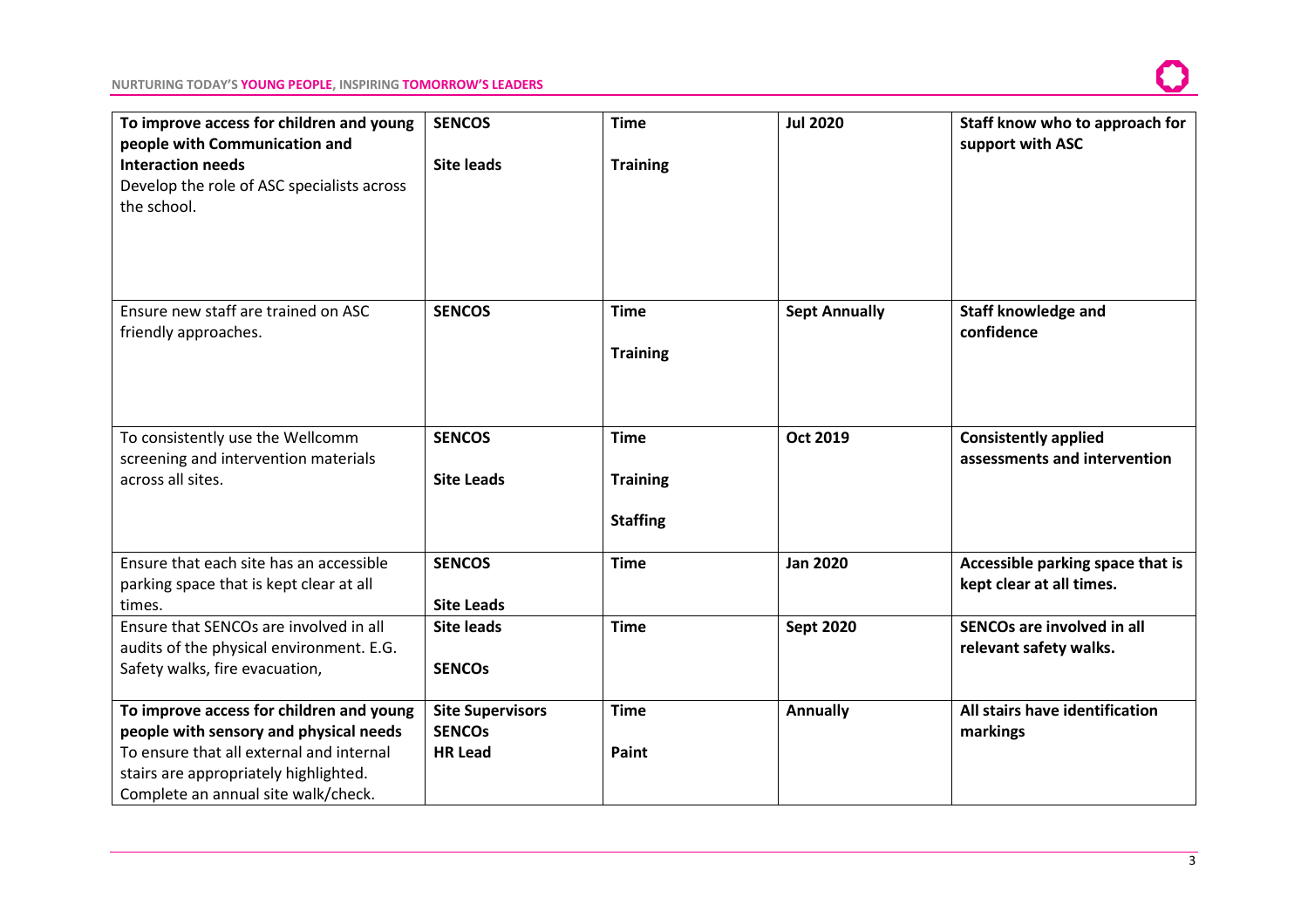| To purchase a spare wheel chair for each<br>site to support access for trips and for<br>emergency situations.                                                        | <b>Site Supervisors</b><br><b>SENCOs</b><br><b>HR Lead</b>                                                        | <b>Funding</b>                                   | Oct 2019                                                | Wheelchair on each site                                                                        |
|----------------------------------------------------------------------------------------------------------------------------------------------------------------------|-------------------------------------------------------------------------------------------------------------------|--------------------------------------------------|---------------------------------------------------------|------------------------------------------------------------------------------------------------|
| To review appropriate independent<br>wheelchair access to practical subject<br>areas e.g. food tech, DT and science.                                                 | <b>Secondary SENCO</b>                                                                                            | <b>Time</b><br><b>Funding</b>                    | <b>Sept 2019</b>                                        | Individuals with particular<br>physical needs can access all<br>curriculum areas independently |
| To improve access for children and young<br>people with cognition and learning needs<br>To develop and share high quality teaching<br>checklists for all key stages. | <b>SENCOS</b>                                                                                                     | <b>Time</b>                                      | <b>Jan 2020</b>                                         | <b>Staff knowledge and</b><br>confidence                                                       |
| To develop leaflets for a range of SEN and<br>share these with staff. These to include                                                                               | <b>SENCOS</b>                                                                                                     | <b>Time</b>                                      | <b>Sept 2019</b>                                        | <b>Staff able to access leaflets</b>                                                           |
| To continue to develop staff knowledge of<br>the SEN Toolkits and how to use these to<br>impact upon provision.                                                      | <b>SENCOS</b>                                                                                                     | <b>Time</b>                                      | <b>Jul 2020</b>                                         | <b>Data</b><br><b>Observations</b><br><b>Books and pupil outcomes</b>                          |
| To improve access for children and young<br>people with social, emotional, mental<br>health needs<br>To explore assessment and identification<br>of SEMH needs.      | Wellbeing<br>Coordinator<br>Secondary<br><b>Deputy Head Mental</b><br><b>Health Lead</b><br><b>Primary SENCOS</b> | <b>Time</b><br><b>Training</b><br><b>Funding</b> | Sept<br>2021 for all to be<br>developed and in<br>place | <b>SEMH</b> assessments used to<br>inform practice and support<br>tracking progress.           |
| To develop provision for SEMH needs. E.G.<br>range of interventions.                                                                                                 | Wellbeing<br>Coordinator<br>Secondary<br><b>Deputy Head Mental</b><br><b>Health Lead</b><br><b>Primary SENCOS</b> | <b>Time</b><br><b>Training</b><br><b>Funding</b> | Sept<br>2021 for all to be<br>developed and in<br>place | <b>Wider range of SEMH</b><br>interventions are available and<br>used consistently in school.  |